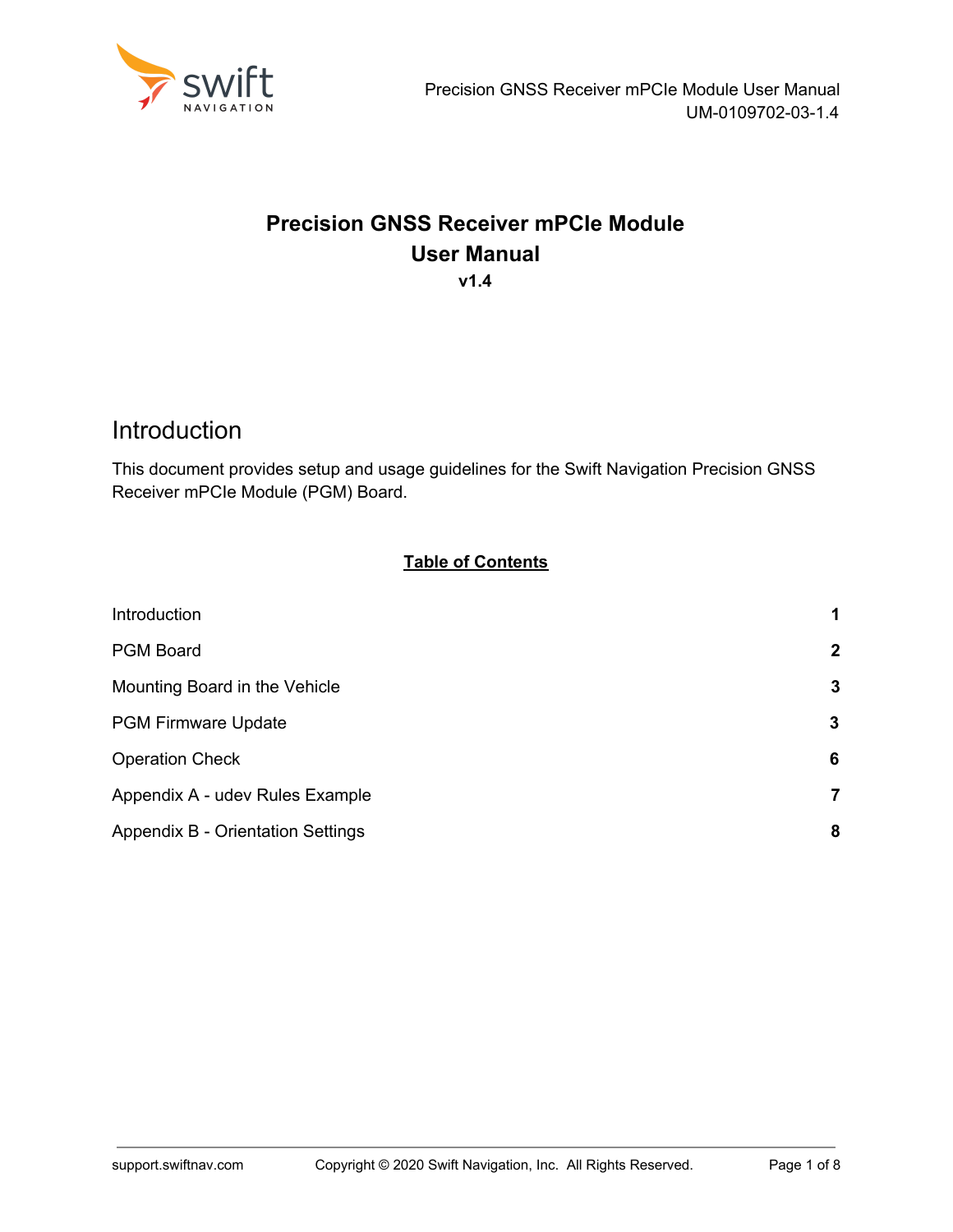

# <span id="page-1-0"></span>PGM Board



mPCle Connector

Fig 1. PGM Board (Heat Sink Removed)

Notes:

- For proper operation the PGM requires an active L1/L5, GPS/Galileo/BeiDou antenna. The module provides 3.3 V antenna bias voltage through the U.FL antenna connector.
- Use DC Block to isolate DC voltage if the antenna is connected via RF splitter (if DC block is not included in the splitter).
- The U.FL antenna connector is very fragile. Use caution when plugging/removing antenna cable and attach antenna cable to the device to avoid any tension on the connector.
- See Appendix B for the Starling orientation settings.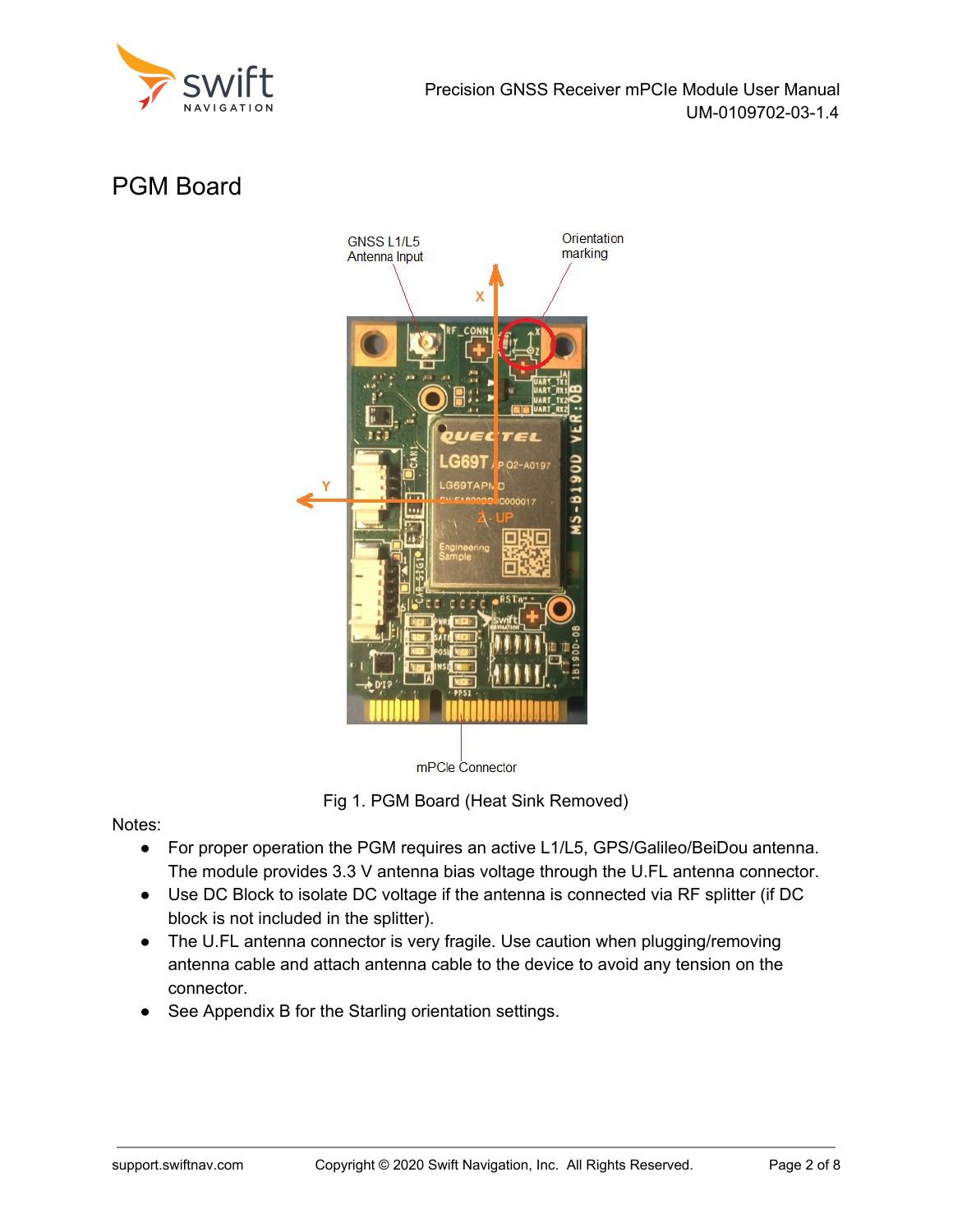

## <span id="page-2-0"></span>Mounting Board in the Vehicle

For proper inertial sensors operation it is essential to mount both the PGM and the GNSS antenna securely and firmly to the vehicle body. During operation, the antenna and PGM must remain in the same position relative to each other (i.e., both must be mounted on the same frame).

To maximize sensor sensitivity, mounting PGM in an orientation orthogonal to the vehicle-body is recommended. This means that PGM should be mounted with all three axes forming angles in multiples of 90° (0°, 90°, 180°, 270°), with respect to the primary direction of vehicle motion.

For easier installation and setup, it is recommended to align the X-axis direction of the PGM with the primary direction of vehicle motion.

PGM must be rigidly mounted to the body of the vehicle. Any vibration which is not directly related to vehicular motion will degrade the quality of the inertial data. Installing PGM on a flexible vehicle rooftop, engine cover, or fender - where the mounting surface can flex and vibrate independently of the vehicle body - should be avoided. Similarly, placing the sensor on plush seating of a vehicle with the antenna on the rigid part of the vehicle will yield poor results.

Record lever arm X, Y and Z vectors after installation. Measure from the center of the Quectel LG69T module to the phase center of the antenna.

Appendix B provides Starling settings euler angles for the typical installations.

### <span id="page-2-1"></span>PGM Firmware Update

Follow instructions below to update firmware on the PGM device.

To perform the update a PC with Python 3 is required. Example below uses a Linux computer.

PGM firmware update can be done in-circuit when the PGM is installed in the PC or via the USB port with PGM on mPCIe to USB adapter board. In both cases the programming procedure is the same.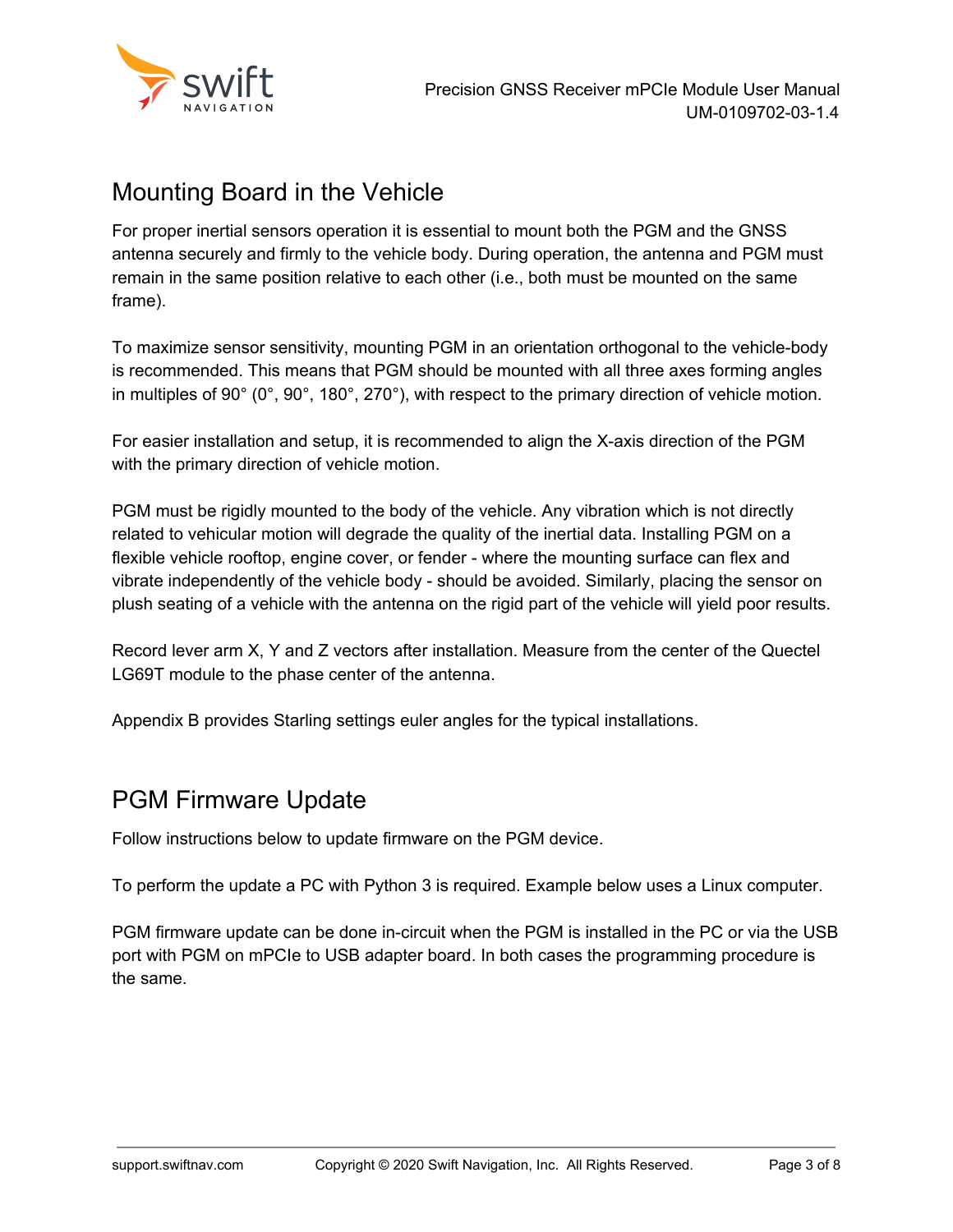



Fig 2. PGM on the USB Adapter Board

1. The PGM programming tool is called  $pgm-update-vX.X.py.$  This is a Python 3 script and it's provided in source format. Note: it is suggested to update PGM's default ports in the script to match the PC so they

don't need to be entered at every run.

DEFAULT AUX DEV = '/dev/pgm1aux' DEFAULT RESET DEV = '/dev/pgm1reset'

2. Connect PGM to your PC and turn the power on. Two virtual serial ports  $((\text{dev/ttyUSBn})$  and two GPIO devices  $((\text{dev/qpiochipn})$  will be created on your PC. For example:



3. It is recommended to use udev rules to assign PGM constant device names. At Swift we use:

```
swift@fitlet1:~/update$ ls -1 /dev/pgm*
lrwxrwxrwx 1 root root 7 Jun 12 18:33 /dev/pgm4aux -> ttyUSB1
1rwxrwxrwx 1 root root 7 Jun 12 18:33 /dev/pgm4main -> ttyUSB0
1rwxrwxrwx 1 root root 9 Jun 12 18:33 /dev/pgm4reset -> gpiochip5
swift@fitlet1:~/update$
```
See Appendix A for udev rules example.

- 4. If this is the first time PGM is used on the PC then following system settings will be required:
	- a. Add gpio group and add current user to that group. Example: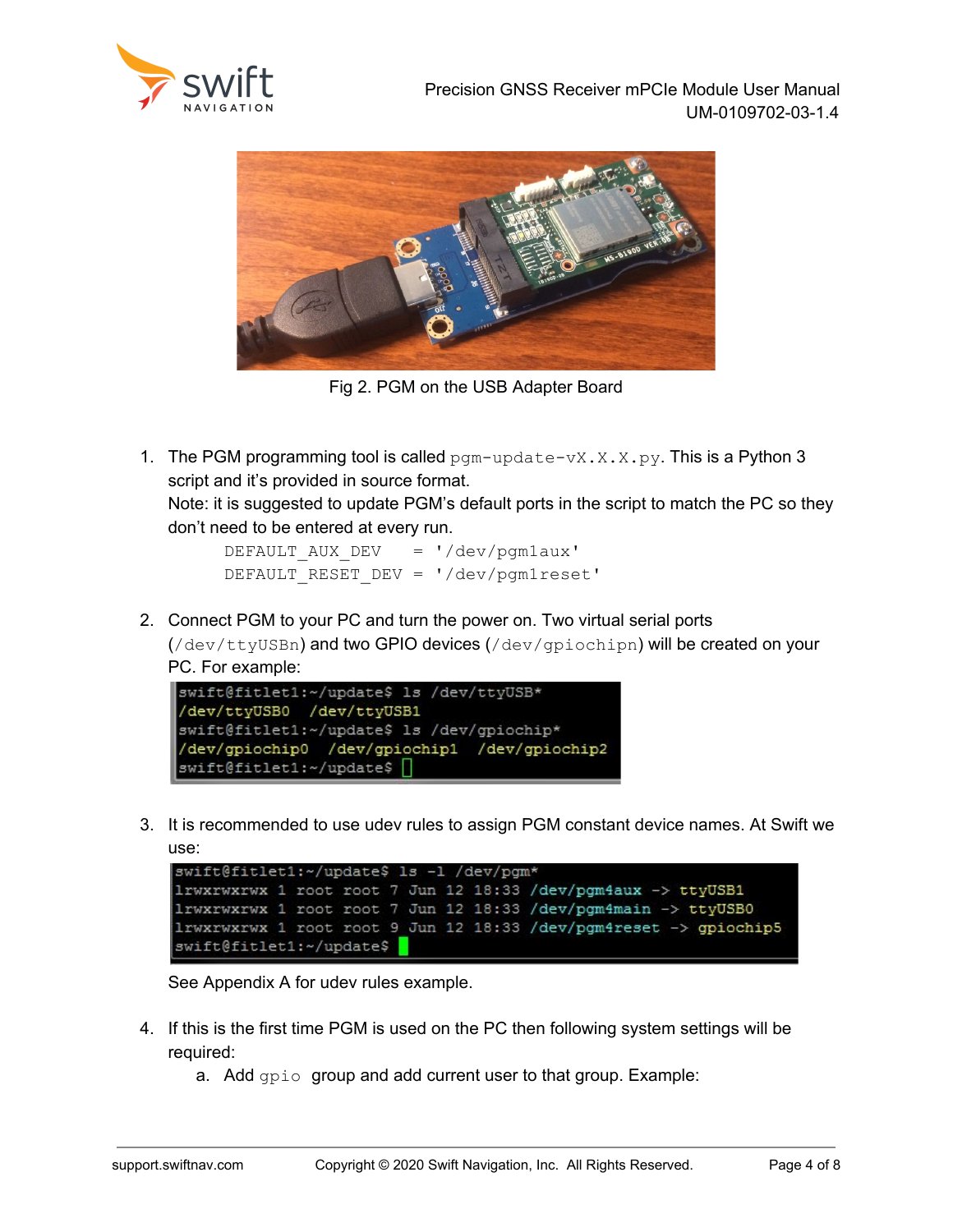

Precision GNSS Receiver mPCIe Module User Manual UM-0109702-03-1.4

sudo groupadd gpio sudo adduser <user> gpio b. Add current user to dialout group sudo adduser <user> dialout

- c. Log out and log in again
- 5. The PGM firmware is provided in a ZIP file. It contains TeseoV and MCU firmware images. Do not unzip that file.
- 6. Use -h option to display pgm-update.py parameters and options

```
swift@onlogic1:~/update$ ./pgm
swift@onlogic1:~/update$ ./pgm-update-v2.1.1.py -h<br>usage: pgm-update-v2.1.1.py [-h] [-b BAUD] [-t {stm32,sta8100,combined}] [-s] [--version] [-g RESET DEV] [-p DATA DEV]
                                  binary
Swift Navigation PGM Programming Tool
positional arguments:
 binary
                             binary file or combined archive
optional arguments:
  -h, -helpshow this help message and exit
  -b BAUD, --baud-rate BAUD
                            baud rate, default: 460800
 -t {stm32, sta8100, combined}, --target {stm32, sta8100, combined}<br>target to program, default: combined<br>-s, --no-sync skip sync<br>--version show program's version number and exit
                            show program's version number and exit
  --version
 -g RESET_DEV, --gpio-reset RESET_DEV
                             GPIO device for reset, default: /dev/pgm8reset
  -p DATA DEV, --serial-port DATA DEV
                              serial port, default: /dev/pgm8aux
 wift@onlogic1:~/update$
```
7. Launch pgm-update.py with required parameters. Use PGM's AUX serial port (for data transfer) and PGM's AUX gpio (for reset) for module programming. Example:



- 8. Programming takes about 2 minutes. "Programming 1" programs TeseoV firmware and "Programming 2" programs MCU.
- 9. Programming completed: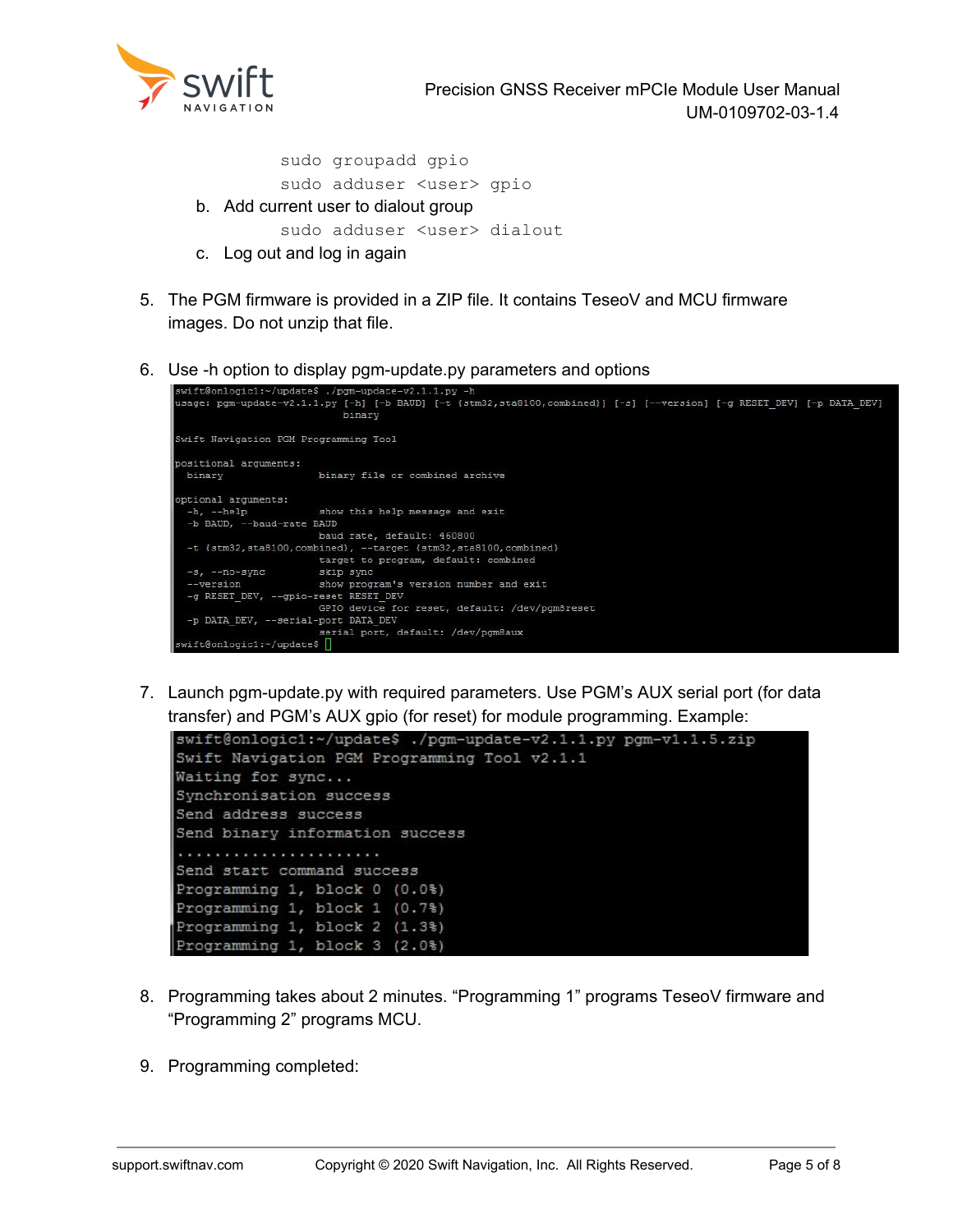

| Programming 2, block 16 (72.7%)<br>Programming 2, block 17 (77.3%)<br>Programming 2, block 18 (81.8%)<br>Programming 2, block 19 (86.4%)<br>Programming 2, block 20 (90.9%)<br>Programming 2, block 21 (95.5%)<br>Programming completed successfully<br>swift@onlogic1:~/update\$ |  |  |  |  |
|-----------------------------------------------------------------------------------------------------------------------------------------------------------------------------------------------------------------------------------------------------------------------------------|--|--|--|--|
|                                                                                                                                                                                                                                                                                   |  |  |  |  |
|                                                                                                                                                                                                                                                                                   |  |  |  |  |
|                                                                                                                                                                                                                                                                                   |  |  |  |  |
|                                                                                                                                                                                                                                                                                   |  |  |  |  |
|                                                                                                                                                                                                                                                                                   |  |  |  |  |
|                                                                                                                                                                                                                                                                                   |  |  |  |  |
|                                                                                                                                                                                                                                                                                   |  |  |  |  |
|                                                                                                                                                                                                                                                                                   |  |  |  |  |

10. After programming PGM is ready to use. Additional reset is not required.

# <span id="page-5-0"></span>Operation Check

To verify the basic firmware operation, read data from the PGM's AUX port. Text data (NMEA Swift proprietary message) is output at 460800 bps and prints the firmware version information every 30 seconds.

Example:

```
python3 -m serial.tools.miniterm /dev/pgm8aux 460800 --raw <Enter>
swift@onlogic1:~/update$ python3 -m serial.tools.miniterm /dev/pgm8aux 460800 --raw
 -- Miniterm on /dev/pgm8aux 460800, 8, N, 1 ---
 -- Quit: Ctrl+] | Menu: Ctrl+T | Help: Ctrl+T followed by Ctrl+H ---
$PSWTL, NOTICE, MCU FW version: v1.1.5*3F
$PSWTL, NOTICE, MCU Unique ID: 0046001E-31395119-35333634*5F
$PSWTL, NOTICE, STA FW config: PR6A 07dd3045c*22
$PSWIL, NOTICE, STA FW version: GNSSLIB 9.4.0.0 RC ARM*1C
$PSWTL, NOTICE, PGM HW version: 01097-02 Rev 02*20
$PSWTL, NOTICE, PGM process version: 01109-01 Rev 03*50
```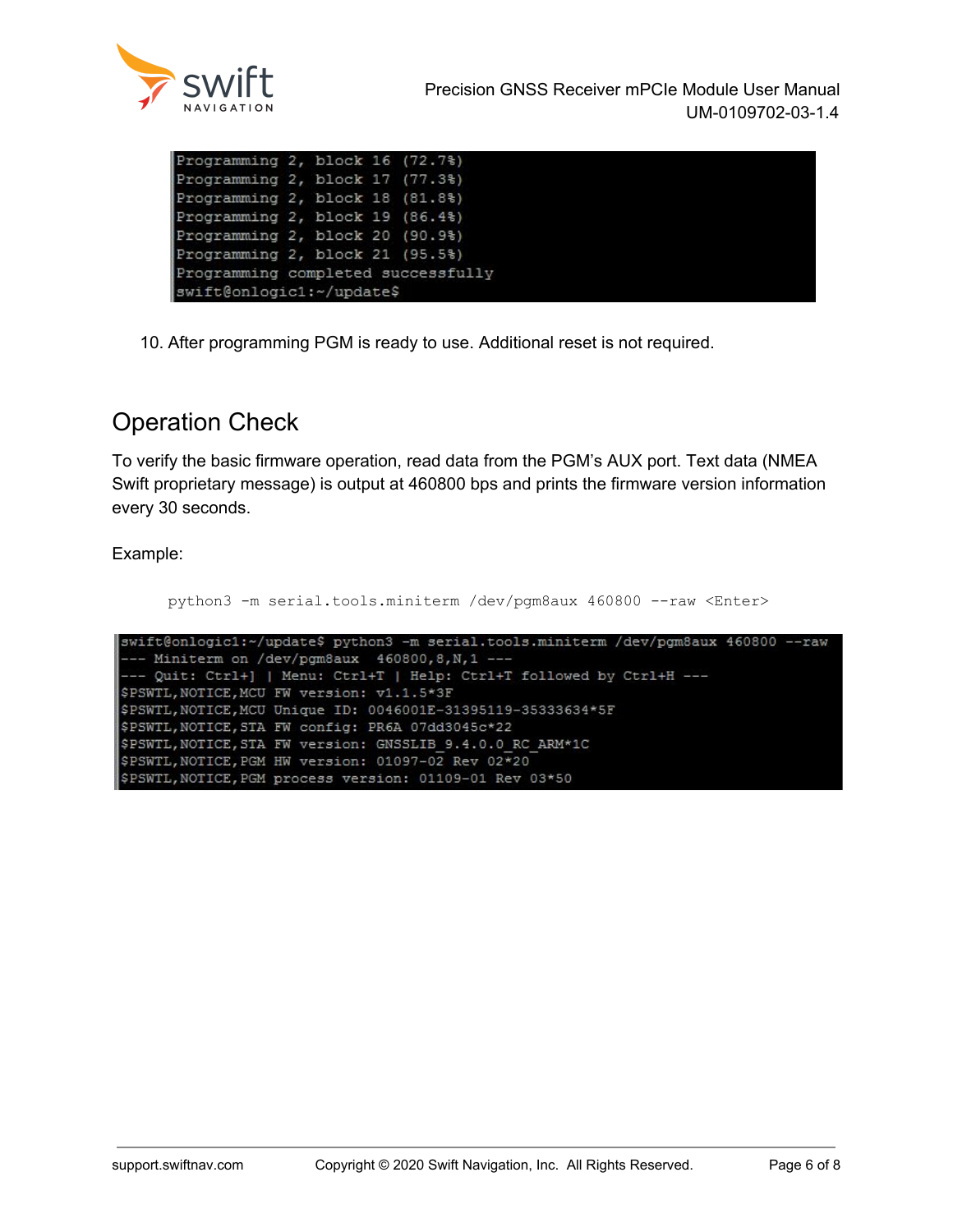

## <span id="page-6-0"></span>Appendix A - udev Rules Example

File name: 99-swift-pgm.rules File directory: /etc/udev/rules.d/

#### File content:

```
SUBSYSTEMS=="usb", ATTRS{product}=="Swift Navigation Precision GNSS Module",
ENV{usb_num}="$attr{devpath}"
SUBSYSTEM=="tty", ATTRS{interface}=="SwiftNav PGM Main Port", SYMLINK+="pgm$env{usb_num}main"
SUBSYSTEM=="tty", ATTRS{interface}=="SwiftNav PGM Aux Port", SYMLINK+="pgm$env{usb_num}aux"
SUBSYSTEM=="gpio", MODE="0660", GROUP="gpio"
SUBSYSTEM=="gpio", ATTRS{interface}=="SwiftNav PGM Aux Port", SYMLINK+="pgm$env{usb_num}reset"
```
In this example each PGM will create a unique set of devices in format:

/dev/pgm1aux /dev/pgm1main /dev/pgm1reset

where the PGM number reflects the USB port where PGM is connected to.